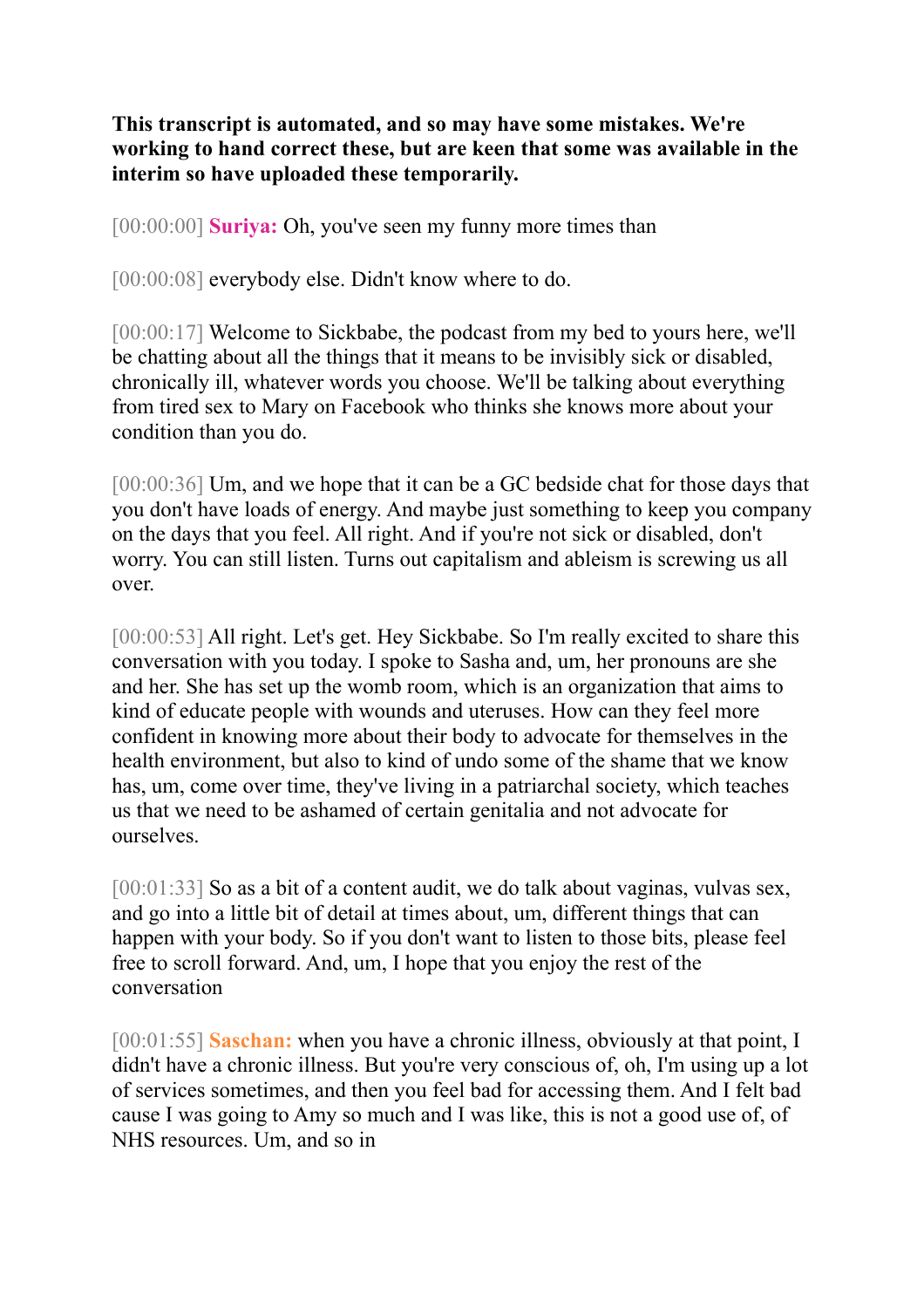[00:02:14] **Suriya:** the end, even at that point, you wanted to start striking. Excuse me, I'm in excruciating pain, but also just want to do evaluation of the resources. And I really don't think this is a good use of it. Okay. Anyway, do my scan basically.

[00:02:26] **Saschan:** Cause I was like the amount of times I was keeping a record of how many times I was going to any, I was like the amount of times that I've been here, there's no way that this is the most effective way to handle what I'm going through.

[00:02:38] And so in the end, I went to a hospital in Birmingham, which we shot on him. And I saw a consultant there. And, um, when I went into a and E the consultant who was in charge of the gynecology department that night, so that wasn't her problem. She didn't want to see me. I was already scheduled to have surgery in Liverpool, so I should go back there and see them.

[00:03:04] I shouldn't waste her. And the only reason she agreed to see me was because the junior doctor who was in the AME doing triage, said, if we send her home and she dies, I'm not having it on my conscience, that we didn't do everything that we could to help her. And that was the first time that anybody had said to me, oh, by the way, your condition is.

[00:03:25] Bad or so serious that it could cost you your life. If we don't do something about it imminently and up until then, I just thought, okay, it's a fluid-filled cyst. Nobody had really explained the dangers associated with a cyst of that size and the symptoms I was having. So the consultant did see me, but she only agreed to see me one because the duty doctor told her and to.

[00:03:51] Under the, she said that she received me. If I allowed her to perform an internal examination, even though I had all this paperwork for all of my visits and internal examination would not tell you anything new. So I said, yes, because I thought if I say, yes, she's promised that she'll treat me, she'll help me.

[00:04:15] If I say yes to this. So. I said, okay, we're going to do the internal examination. Then she bought in this junior doctor, another junior doctor, um, from somewhere and was like, so this doctor's just going to sin. Hope that's okay. You know, if you want to be seen and treated, then, um, I'm going to perform the examination and then I'm going to let her do an examination

[00:04:38] **Suriya:** as well.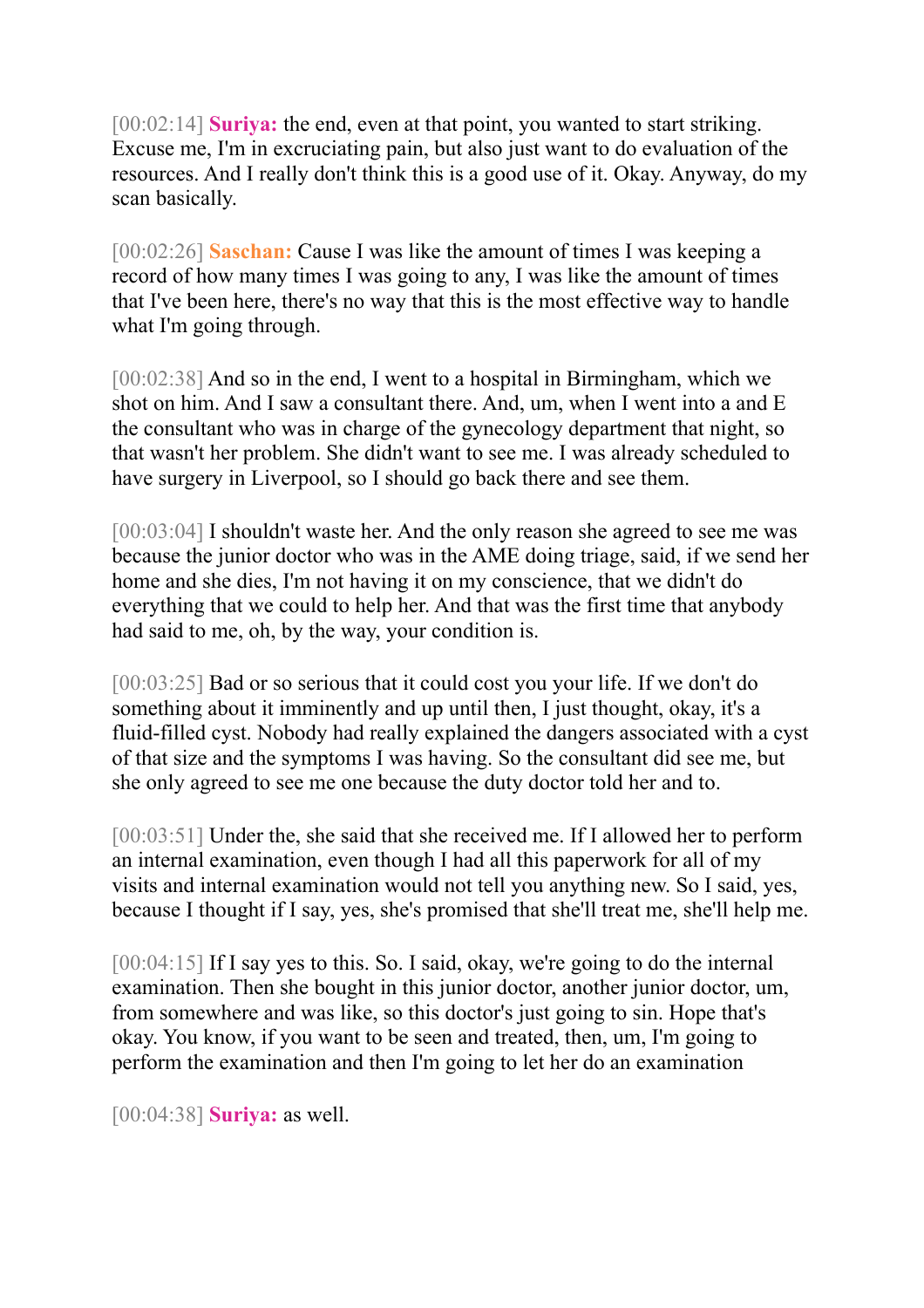[00:04:39] Gosh, this is, it's always the stages of. You're just handling. You're constantly handing over your body. Aren't you even kind of, if you want this support giveaway your agency, that's the only way that you can do it.

[00:04:54] **Saschan:** When I came out of hospital, um, I think I just didn't really, there was no support. I was having a bit of an identity crisis.

[00:05:00] I was like, questioning, what does womanhood mean? Who's going to love me. I never wanted to have children, but then I was like, oh my gosh, I do want to have children. And then it became this obsession in my mind. And it was just, there was just loads of things that are really difficult to cope with. And so.

[00:05:17] My mom was like, oh, you keep complaining that nothing exists. There's no support services. So why don't you just create one? So then I started blogging about what I was experiencing and a lot of my blogs were really humorous and I think that's why people, part of the reason people enjoyed them and the women started getting traction because it wasn't all just like doom and gloom.

[00:05:37] It was me kind of reflecting about in a humorous way about all the things that you're going through, particularly. No, none of my friends could relate well at 19 everyone's out like drinking at like freshers parties and bar crawls. And I'm just like here at the hospital

[00:05:53] **Suriya:** at three o'clock in the morning, most of the

[00:05:55] **Saschan:** time we just had very different existence.

[00:05:59] So it was. I started the wind room blogging as a way of kind of like coping with it was very cathartic, like coping with what I was experiencing and how I felt my identity was changing. And then it kind of just blossomed from there. It's been nine long years. I can't believe it's actually been that long, but

[00:06:20] **Suriya:** amazing.

[00:06:20] And I think what I love about it is, like you said, in terms of you were 19, you have no idea what this thing was and you had no information on it. The word, Mari is a great way to make it accessible for young people, especially because, you know, I think there's also a thing within hospitals and doctors of them having this myth that young people never get ill, or like, we've like, I'm like, where is that potion?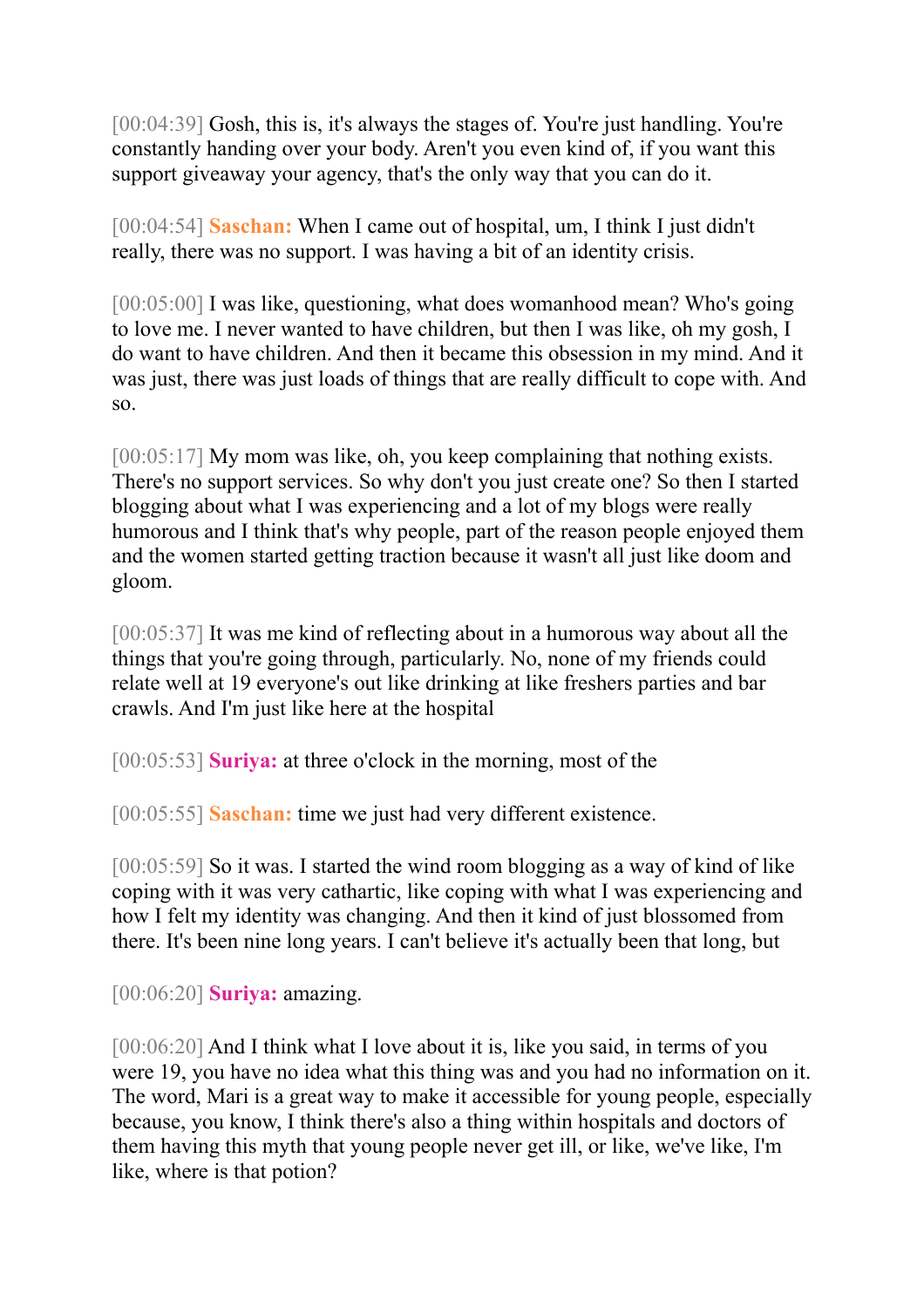[00:06:45] That every young person's mentor drunk, because I did not get a Microsoft. And did a while ago, because as a child, as a young person, I would go to the rosters and I think it's this. And they're like, oh, that could never be true. Like, you don't get that until X, Y Zed, and actually young people now being empowered.

[00:07:03] The kind of information that you share means that they can fight for that, especially. If you've got a of, it's like, there's a lot of misinformation. And often people don't know about things like PMDD and even only now where people talking more about fibroids and endometriosis. And so often people are like passed away, but not passed away, like passed off with like information that's.

[00:07:30] You know, not, not factual and they have to live with all this pain. So I think, yeah, basically what you're doing. Yeah. It's really valuable. And I think also, I think what I wanted to talk about a little bit with you is actually something that's inspired by TikTok. I mean, TikTok is literally my life right now.

[00:07:49] I only take talks all the time, like saying I'm going to bed at 10:00 PM and staying up till 2:00 AM watching TikTok. Yeah. It's not healthy, but yeah. What is right now, like literally we're just coping. And one of the textbooks that I saw actually was a young person talking about vaginal discharge. And I actually find it really inspiring because I think this person was about, um, I think they were probably about 1819, and they would just kind of breaking down the myths about vaginal discharge for other young people to hear and, um, and be like, this is normal.

[00:08:20] This is what it might look like at this time in the month. And those kinds of things. And it really made me think about, for me, I feel like I'm quite an open person about my body or I don't try and. Not ashamed in about things. Um, and I think once you've gone through the hospital a few times, your relationship with what quote, unquote, dignity changes completely, doesn't it?

[00:08:42] Do you know what I mean?

[00:08:47] So what, what is your journey, I guess, would shame or things that you try and do to undo shame like in your body or just any experiences you've had around. Ooh,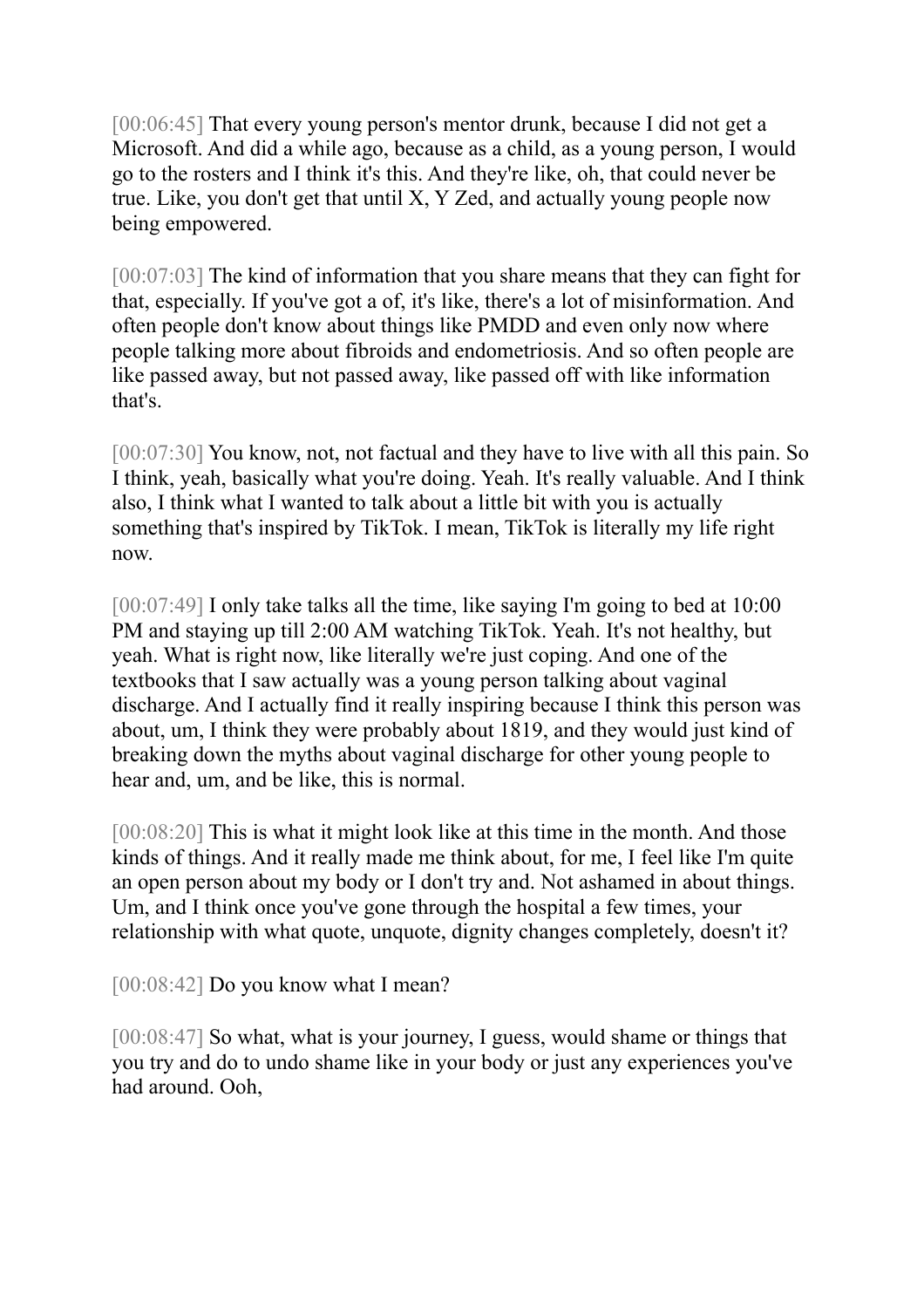[00:08:59] **Saschan:** that is a good question. Um, I think in a lot of ways, I feel like I'm very fortunate because my mom worked in, um, sexual reproductive health for a very long time.

[00:09:13] She set up, uh, one of the first mother and baby projects for women who were HIV positive in the country. And so. Discussions about your body or sex or relationships were never to boot in my house. There was never anything that was off the table. And so also my Nan very shameless woman

[00:09:39] does not know shame. So I think because

[00:09:44] **Suriya:** we need to see what's your

[00:09:47] **Saschan:** heritage. So my dad's parents are Jamaican. Um, and my mom's dad is Jamaican, but my grandma is white, British. Okay. And, um, yeah, she does not know she does. Uh, she doesn't know shame. She never knew shame. Uh, when I was growing up, my grandma, she just had no filter, no filter, even up until like, when.

[00:10:13] She was. Okay. I'll tell you a little story. So one time my mom's friends set up a laundry company. And she had like a night at her house, you know, you have like an enzyme as part you, so it was kind of like that. So she had this like laundry pile up her house and for the launch and my Nan was there. And when I'm put on this, like little, it was like ho cutout with like a fur and feathers around it, like bra.

[00:10:39] And because that, and she was just like parading around the house. Um, At this point, she was probably in her late forties. She must've been in her, maybe even her early fifties. Right. And, uh, she just parade around the house and then she puts on those, you know, there's like 1930s classic films, and they've got these long silk robes with all the, for around the

[00:11:03] **Suriya:** corner.

[00:11:04] **Saschan:** And she puts that on top and it's like bright red. She was like, oh, I wonder if the neighbors want to show because she goes outside on the street and it gets all my cousins, scooter and socks.

[00:11:24] **Suriya:** And she

[00:11:24] **Saschan:** did not care at all. She thought it was hilarious. Everyone else was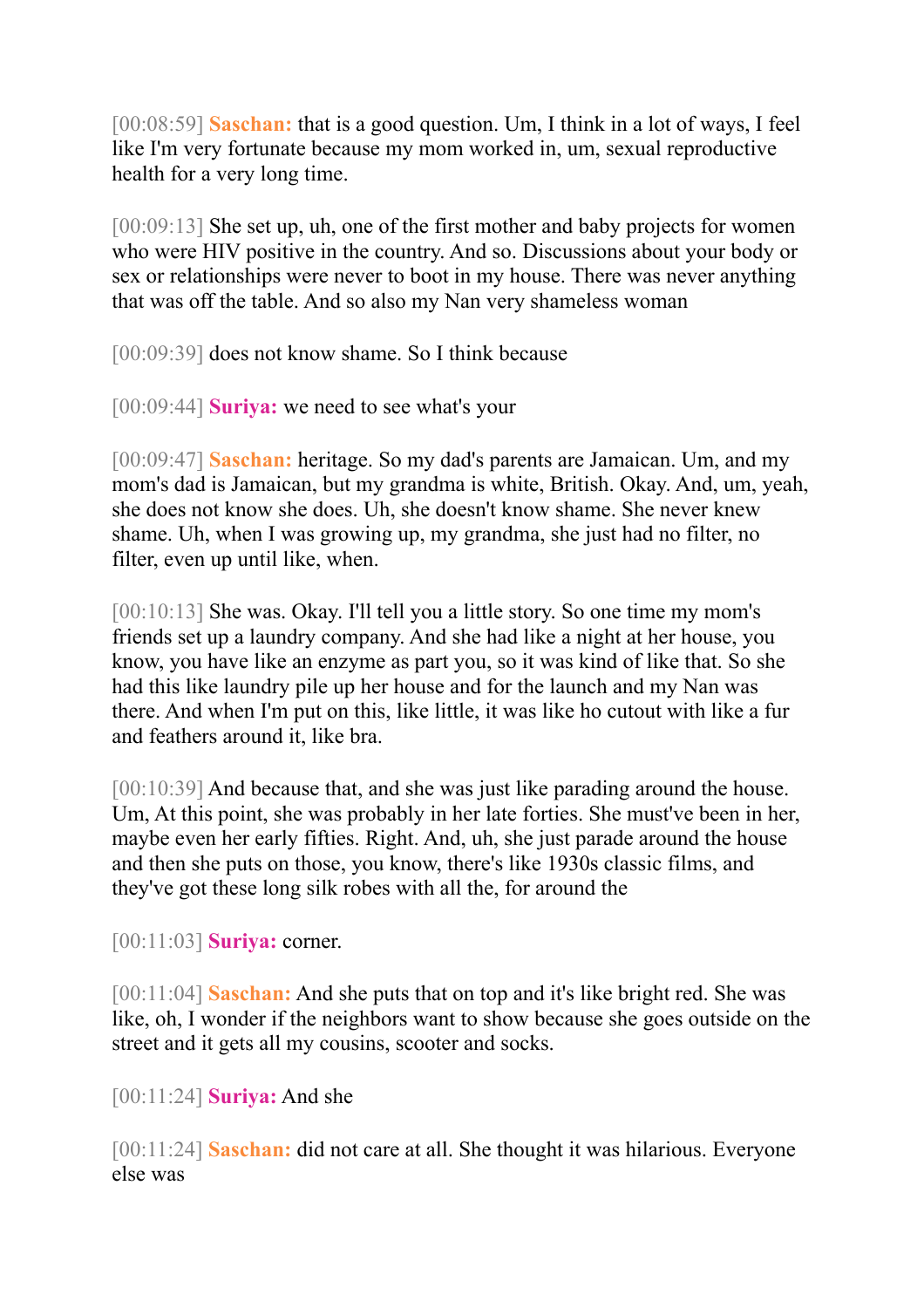[00:11:29] **Suriya:** amazing. She just,

[00:11:31] **Saschan:** she was just, the shame did not exist. Shame did not even up until when she was in hospital and she was dying at. Okay. Like you lose your dignity because you know, somebody had to clean her and take care of her.

[00:11:43] And, um, she'd always been very independent. And so they had a male nurse. And one day we were there and she just like had a wash and we'd just come. And she turned around and she was like, oh, you've seen my funny more times than

[00:11:59] **Suriya:** what

[00:12:05] everybody else did. I

[00:12:06] **Saschan:** know where to look, but I was just like, that's very typical of my dad. Just no shame. Just say whatever

[00:12:11] **Suriya:** comes to mind, sex positive, man. I didn't see the kind of role model. Sounds like really shaped you a hundred percent.

[00:12:22] **Saschan:** And so I think I just don't, I don't really have much, I don't really feel shame about my body as I think that was really helpful when I was going through the experience when I was first in hospital and then even the experiences I had, you know, not having to have my diagnosis of endometriosis and fibroids and politics and everything else.

[00:12:43] Um, I just didn't really feel ashamed or. My body, but I also think it's a process of unlearning and relearning the relationship that you have with yourself, because my body fluctuates quite a lot. So since my first surgery, I've really struggled with water retention. My weight can fluctuate quite a lot, and that can impact how I feel about myself, but then I never feel.

[00:13:08] I never feel ashamed of how I look. I might not always feel comfortable in my body, but I don't ever feel ashamed of my body regardless of how it looks or what is happening at any given time. And I think for me, it's, it's a conscious decision to be kind to myself and to not apply additional outside pressure.

[00:13:30] To how I'm already feeling, because I know that I'm already struggling with things and it's not going to make me feel better about myself. If I sit here, like picking myself apart. But I think it's one of those things that it's a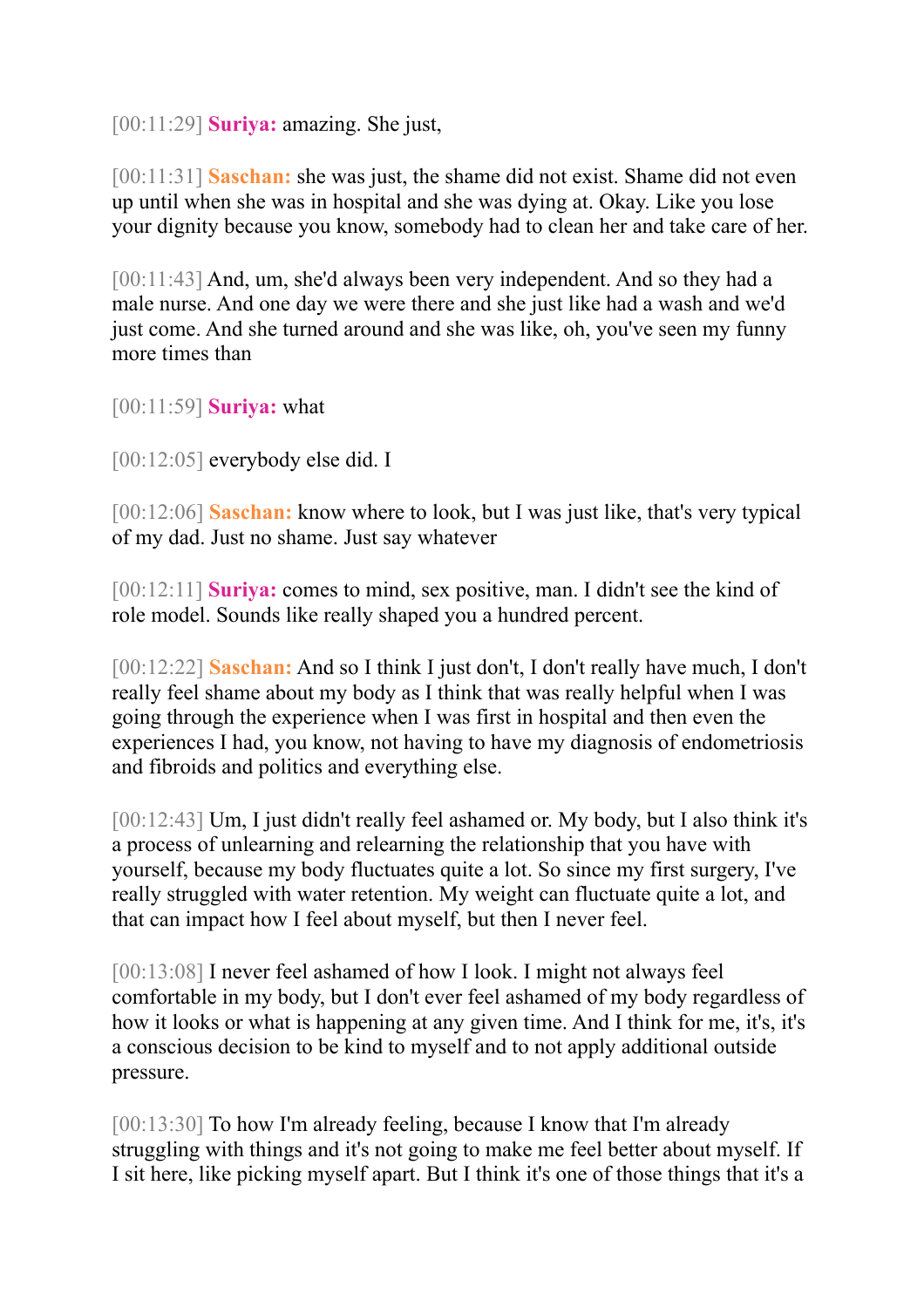lot easier said than done. And I truly truly believe that it's because there's not a culture of shame that I grew up with, like from my mom and my Nan and my aunts, I think.

[00:13:56] I'm just not really, it doesn't really bother me as much.

[00:14:00] **Suriya:** It doesn't go to you. That's amazing. And also the power of what other women can do for us. If we have that kind of representation in our lives or, or also the impact of those little comments that might be made of like, I don't know, just about cleanliness a lot.

[00:14:16] I think with people who have like pubes and discharge and all these different things, it's, it's often related closely to. Being clean, which I think maybe people have, um, fear around. Um, so what would you say is, I guess, as someone who maybe doesn't have it, didn't have the kind of upbringing that you had, or even those little, those little comments that people might make about their body.

[00:14:44] Um, do you have any advice about like, how do you overcome? Cause obviously I feel like when we were growing up, we had that whole thing that went through about like labor, labor, pasties. And I mean, I feel like we're kind of coming out of it more where people are talking more about this lots of, you know, lots of different ways that layby or vaginas can look.

[00:15:02] But I feel like that was a big thing when I was, I just remember it a lot that I remember watching this documentary when I was like 15 and thinking, wow, Is this something that we need to be worried about now? I never thought that we needed to be worried about. Um, yeah. So is there anything that you would say to, um,

[00:15:23] **Saschan:** I think it's a difficult one.

[00:15:25] I think you have to, first of all, it's understanding if there's something you're experiencing or a particular way that you feel about your body and. You recognize that there is a feeling of shame or there is a behavior or a pattern that you exhibit, which is steeped in shame that you feel about your body or something that's happening to you is unpacking.

[00:15:49] What is the root cause of that? Like where do, where do you feel like that originated from in your life? And I like, so I go to therapy. I recommend therapy for, um, but also therapy is not always accessible to everybody. Um, but one of the things, obviously a lot of the time we talk about in therapy is things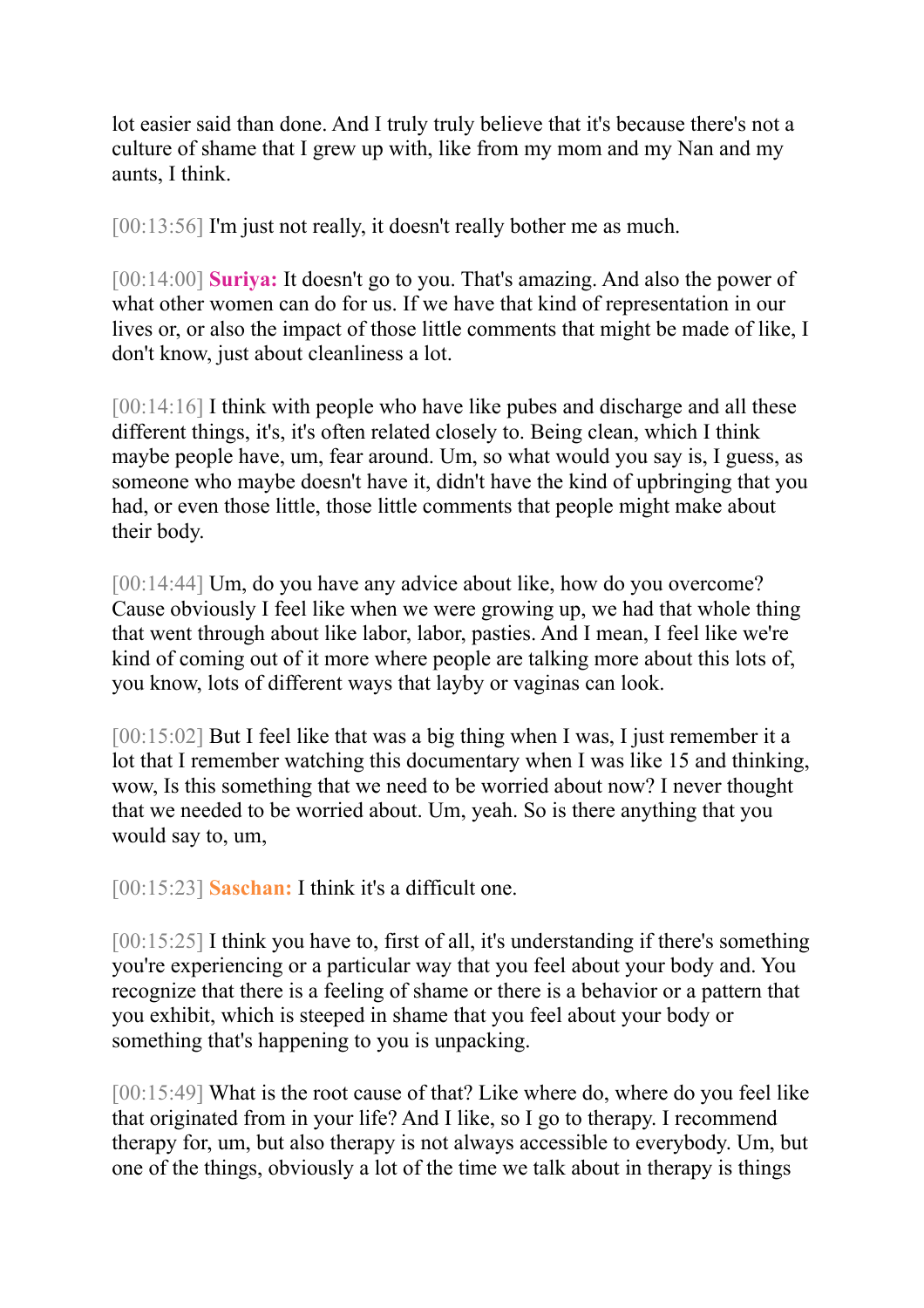that happening in your childhood, that then impact how you respond to things or engage with things as an adult.

[00:16:16] And so I think if you, if you recognize. Shame for you is steeped in things that were taught to you or things you experienced as a child. It's sometimes it can be reevaluate in the relationships that you have with the people that taught you to feel that way about yourself. Sometimes it's, it depends on whether you also, if it's like matriarchs in your family, for example, do you have the kind of family dynamic?

[00:16:42] That's a conversation you could have with them about, you know, I've been reflecting on XYZ ed and I kind of feel as though certain things that happened when I was younger or things that you might have said had this impact on me, because some people do have the kind of family dynamic where they can have that conversation and people will be receptive to that.

[00:17:00] But some people don't. So I feel as though if you don't, it's also understanding. You have the autonomy and the power to remove yourself from any room where somebody makes you feel uncomfortable about yourself and recognizing your own power is something which is a process, which I think takes a lot of practice because I feel that we're not really socialized to.

[00:17:27] Be assertive in the same way that men are typically socialized to be assertive or very dominant, or just ask for what they want or be very open when they're upset about something or they don't like something that you've done. I don't really think that we're socialized in the same way to use our voice in the same way to tell people when they do something that makes us feel uncomfortable.

[00:17:54] And so I think it's, as you're starting to get older, recognizing that you have the power and the autonomy to do that and taking the steps and also not feeling bad, if you don't reinforce that, that your boundary with somebody is that you don't appreciate being spoken to in that way, or you don't appreciate that comment.

[00:18:11] And that could be from anybody because sometimes the comments that make you feel ashamed will come from your doctor. They're not always people who are in your family. They're not always your friends. Sometimes it's other professionals that you see when you're seeking help. So I think it's, for me, it's a process of not allowing other people to shame you and then unpacking where your shame comes from originally and trying to work on that.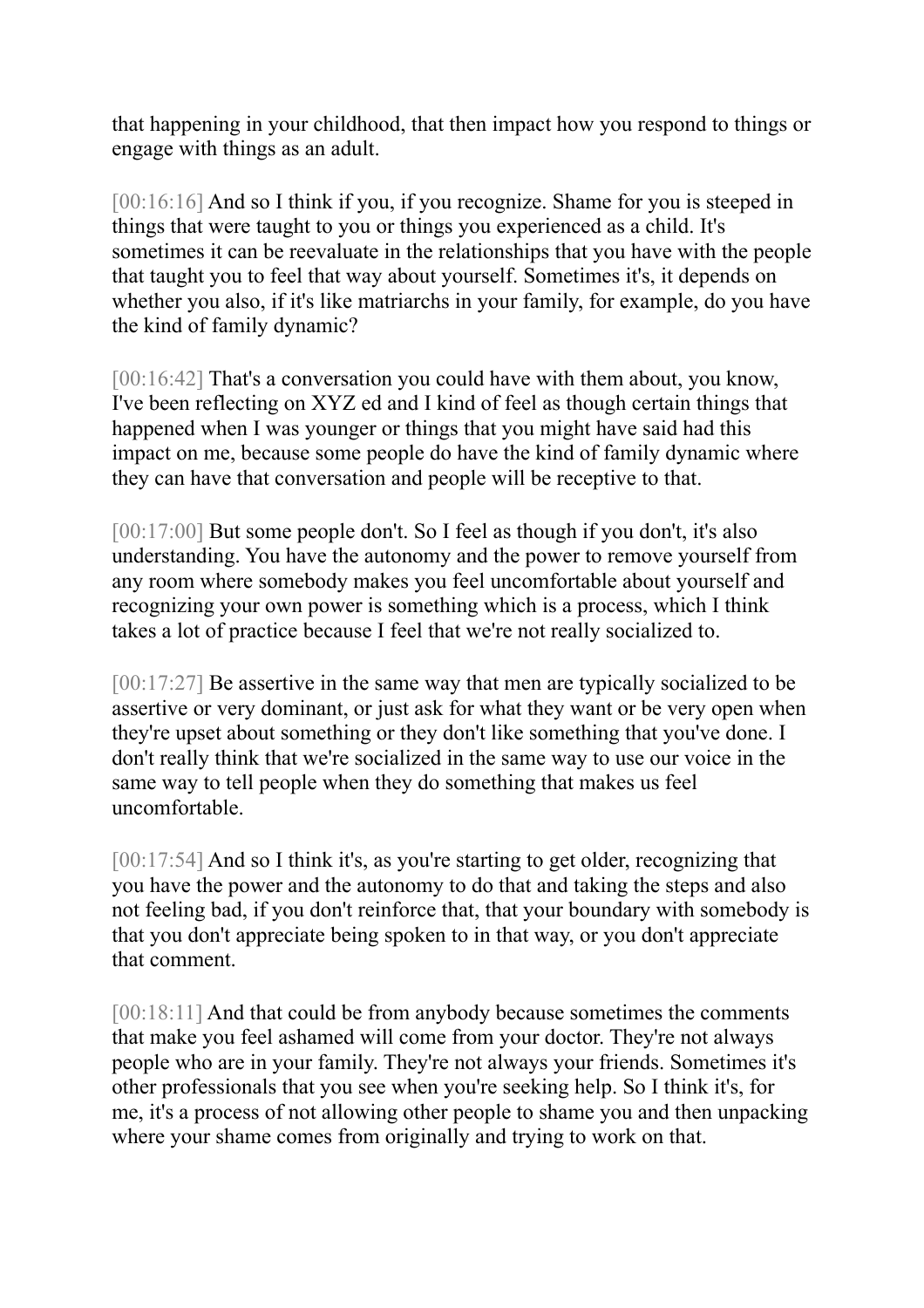[00:18:38] And I think as well, it's really important to find, find other people that you connect with. Who are in positive influence in your life. And that can be people that you find online. It could be literally through podcasts that you listen to, like exposing yourself to new things that help you deal with how you feel about the things that you feel ashamed about and why, and connecting with people who can positively reinforced like new habits or new behaviors or new ways of thinking and new practices in your life is really, really powerful.

[00:19:12] **Suriya:** Yeah, really powerful. I think actually the, the amount of, um, influence that just having, having people talk about things. Without that error of embarrassment or whispering, oh yeah. The vagina,

[00:19:35] this kind of culture of not talking about bodies in that way means that actually it feeds into how we relate to ourselves when we are unwell as well. Because I think it's like, there's so many people who are having really painful periods or they're having, you know, they're putting on unexplained way and they.

[00:19:56] And then they, they're kind of in a way gas lighting themselves something. And I shouldn't be worried about this. I shouldn't be worried about that or not going to the doctors to have it because they, they, they imagined this catastrophe of what it's going to be like when they have to, you know, show parts of their body.

[00:20:11] And obviously we have it with the whole cervical cancer screening that so many people don't go because there's like, I've heard people say they're not going because they. They haven't shaved. And so they have to wait until they've shaved until they can go to the doctor to have these things. So it's like, whoa, like it's actually affecting our house in that.

[00:20:29] Um, as well. So having that D shaming ourselves around our body is really, really important and has such a, a long lasting impact in so many ways. And I feel like, um, everyone should go and follow. Is it at the wound room on Instagram? Yeah. Yeah. Right. So, yeah, so, and I think having information, like what you shared really helped me be able to advocate for myself in a way that I wouldn't have, if, if I didn't have that info, I think surrounding ourselves with more information like that, with people who don't, who talk about it confidently.

[00:20:59] Really helps us in more ways than we know. Um, I was in a meeting the other day and somebody, you know, quite, quite, um, casually and confidently said, oh yeah, my herpes are playing up. Cause I'm really stressed. Um, they would call in about, um, herpes on the models. But I think even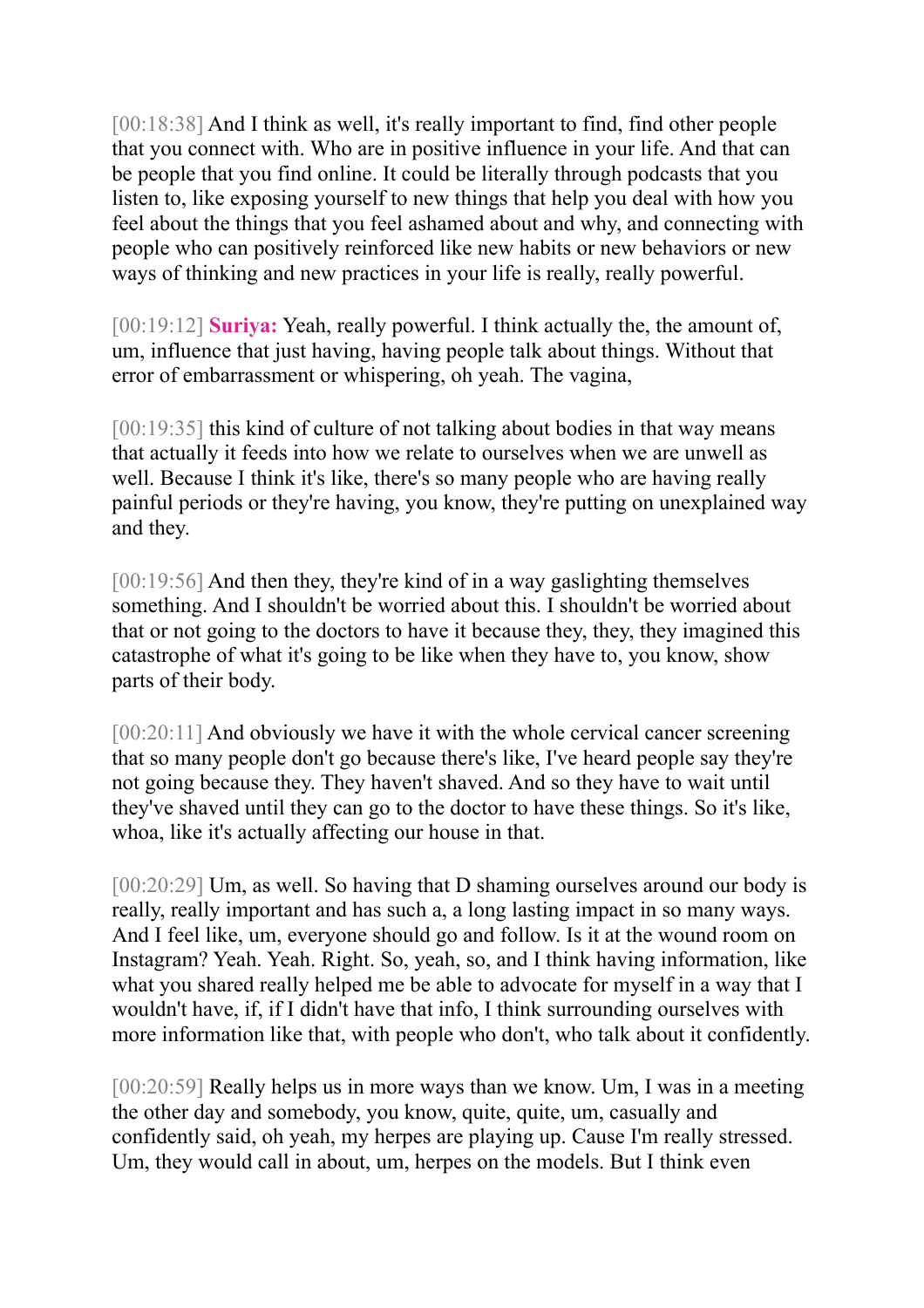saying the word herpes and for people who have genital herpes, it's like a thing, you know, it's such a stigma and the shame around that, that I think the more that people just talk about it it's it's it helps.

[00:21:28] **Definitely.** 

[00:21:30] **Saschan:** Definitely I think as well, like to go back to something else that you were saying, I think we really underestimate how the culture that we have around diet and around body modification and around. The conversation and the narrative around your body should look a particular way. Um, and even who that is, who that is for, is it for you?

[00:21:59] Is it for other people in society? Is it for your partner? Is we don't understand. We don't always opening recognize the knock-on effect that that then has on. How you manage other aspects of your health?

[00:22:14] **Suriya:** Also, again, it's like all these intersections, capitalism access to resources. If I only have my saline to clean my face, then that's all I'm going to green my face all these years.

[00:22:29] I know I'm going to get loads of people being like, don't greet me face with Vaseline, but what I'm trying to say is the fact that. You know, we, don't not, everybody has the same access to resources, do they? And, and especially a particular bodies are put under more pressure to groom and change and all these different things.

[00:22:53] You have any practical tips about having sex when you've got in endometriosis? Uh,

[00:23:00] **Saschan:** practical tip. Um, I think sometimes it can be difficult when you have end dates, track your periods. So I always recommend people track their periods cause it helps you also track your symptoms. So you start to notice patterns in your body over time.

[00:23:14] Um, I track my cycle, but at the moment I recently had a diagnosis of subclinical hypothyroidism and. My consultant said, like I'm not ovulating. So I'm has been having a period every two weeks. And I was like, oh, that's kind of weird. Why is that happening? And it's because I'm not ovulating, so I'm not getting enough progesterone.

[00:23:36] It's not keeping the line of my women tact. Um, So that also makes like sex really difficult because I don't know how long I'm going to bleed for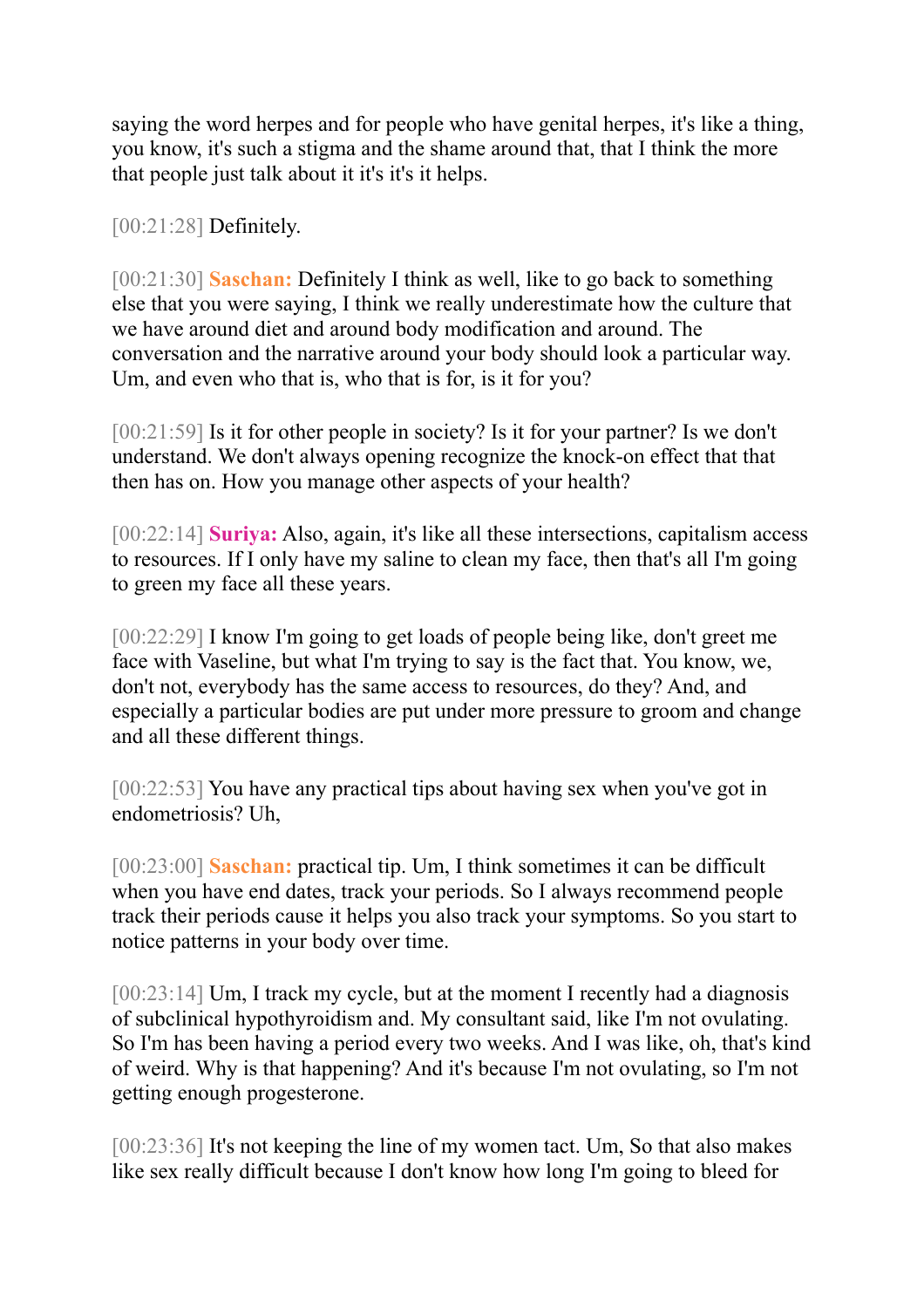what the bleeding is going to be like, will it be heavy? Will it be light? Um, but I think if you're conscious or you're aware of like what typically works for your body, what's going on with your body, that's a good starting point because.

[00:23:55] You will know how best to prepare if you're having sex. You also don't always want to be like having to do deep preparation. Sometimes it's the spontaneity is the fun of it. It's not every day. Let me make a note in my diary Friday at six o'clock. But, um, I think things that you said, like making sure that if you know that bleeding is something that could happen for you, like having clean sheets ready or having a towel or, um, Having things like I swear by magnesium spray.

[00:24:28] I love it is absolutely fantastic. Or you just spray it on your pelvic area or even on your joints. If you've got like joint pain and it really helps that if you're having discomfort, it works almost instantaneously. Um, and you can get like magnesium oil as well that you can kind of like rub it in. So if you do start having discomfort, even like things like her, some ibuprofen.

[00:24:51] **Yeah**,

[00:24:52] **Suriya:** I'm imagining like this and that, like, I feel like we need to make like some sort of romantic scene where for like, you know, people with pain and you'd like get out of the magnesium oil and put on some candles. And my Sergeant, I mean, why not me?

[00:25:07] **Saschan:** These are all things that will make your experience more pleasurable and enjoyable and also serve very practical.

[00:25:13] Uh, practical purposes as well for your life, cause they'll help make you more comfortable physically. I think that's really important. I think also. Understanding, like you said, like, what are the positions that work best for you? Because some things are going to be really uncomfortable or really painful, depending on like your partner, the position that you're in, um, how long your cervix is.

[00:25:39] So typical cervix is about four or five inches. So it, depending on whether you're using like toys or whatever, it might be, it could be really uncomfortable in certain positions if they're very like deep penetrating positions. So doing things, finding out over time, the things that work best for your body and prioritizing those.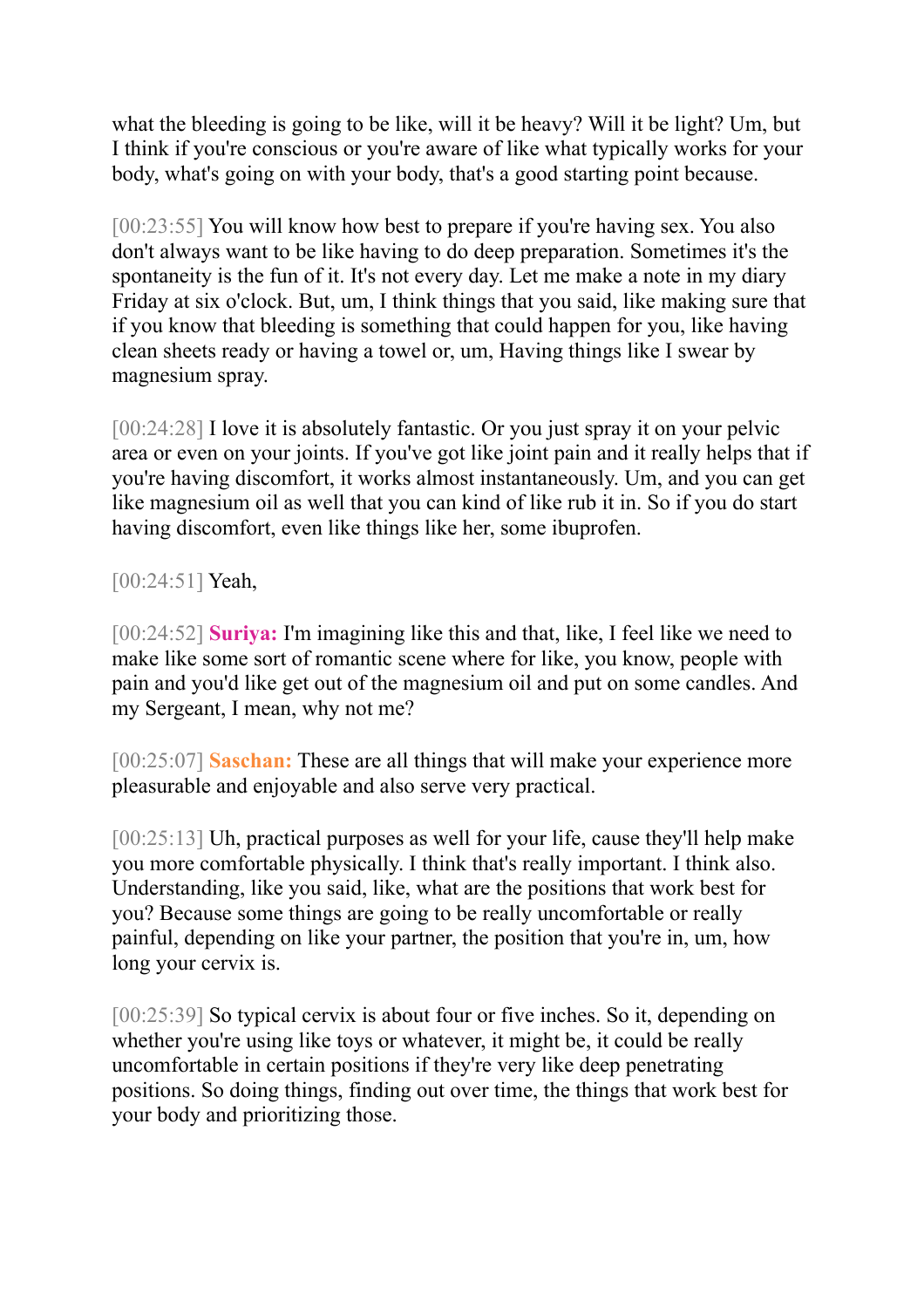[00:25:59] Cause I think as well, sometimes when you're having sex, you're so conscious about what your body is doing and how you look. That you're not actually present in the moment, so you're not really enjoying it. It's it can be come very performative, particularly if you have a chronic illness. And so I think it's really important to like take a step back from yourself, make us all feel as comfortable as possible and work out what works for your body and also to be really confident in communicating what works for your body, for your partner, because anybody who really cares about you and has your best interests at heart.

[00:26:35] It's going to take that into consideration and they will consciously and proactively do the things which bring you pleasure because it's a process of give and take and it has to be mutually beneficial. So communicating your needs. And that doesn't always have to be verbally. It could be in whatever way you feel comfortable with.

[00:26:54] Some people would prefer to like, write it down in a letter or a text or a WhatsApp message or whatever. So working out what method of communication works best for you to communicate what you like or what you don't like. And also not being afraid to say, like, if you're in pain or you're in discomfort in the moment just saying like, I think I need a minute to like stop.

[00:27:12] I think sometimes we worry about, oh my gosh, she's going to kill me if I say that. But it's like alternative. Be in like saving pain for the next three days.

[00:27:22] **Suriya:** This is it. Isn't it? I think I saw this like me once, where it was like all these different types of sex, these things that happen in sex that we don't see in like porn representation, where it's like, when you have to take a break or someone gets thirsty or like, you know what I mean?

[00:27:34] Or you go in, I don't know, there's lots of you fall off the bed, just all these silly things that can happen in sex that we don't see the representation of. And I think, and people with chronic illnesses, it's like. We've internalized the idea of like, oh, I'm being difficult and not doing it. Like the movies.

[00:27:51] Cause I've got a cell or whatever. And like you said, also paying for us might mean something like very different than just the usual pain that people by getting get insects, which it might be like, oh, it's a little bit of discomfort, but it could mean that like it's exacerbating something or, or, or et cetera.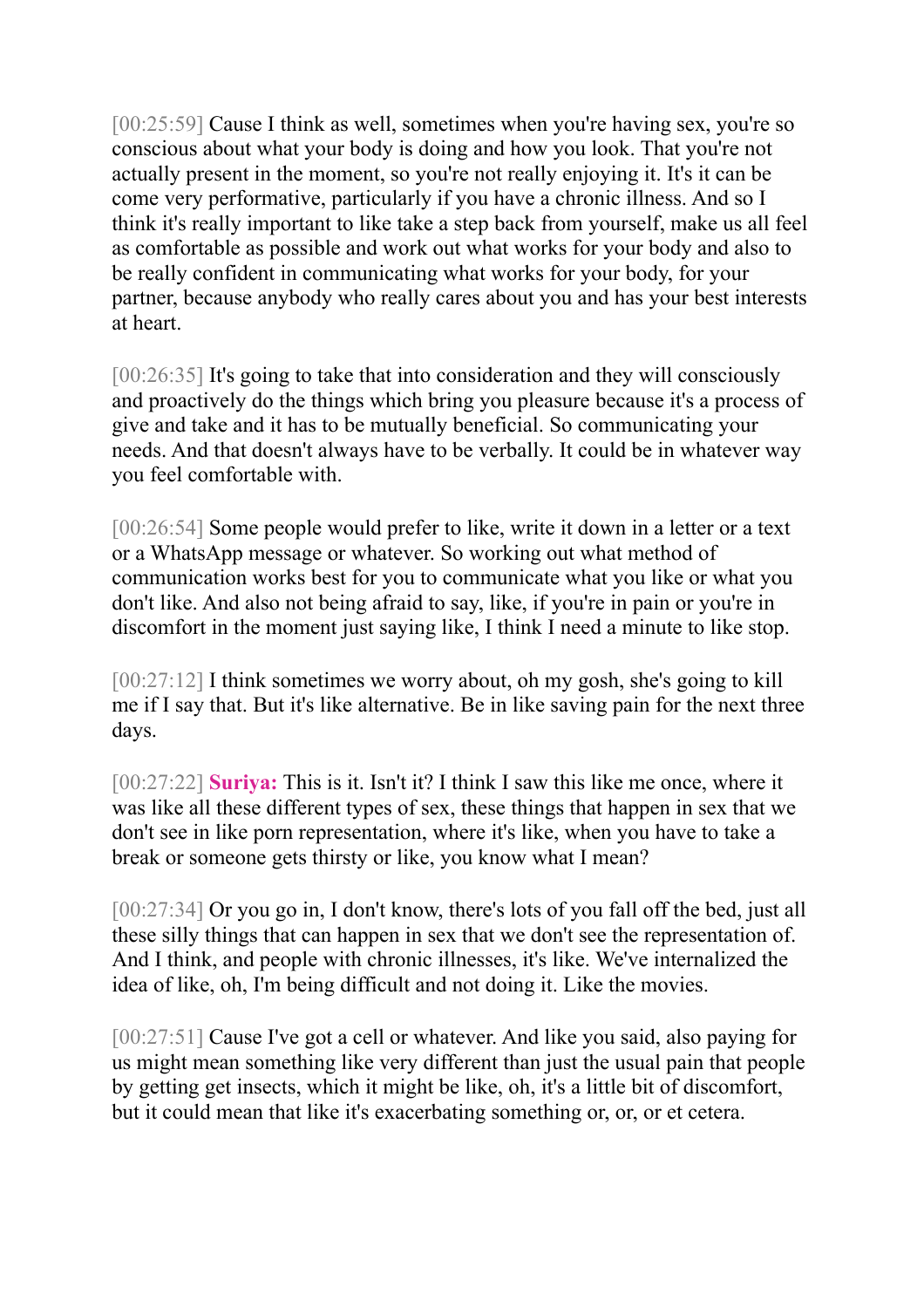[00:28:08] So listening to your body. Is really important. And also when you were talking about, you know, exploring different positions that work for you, that's like kind of exciting for, you know, I think we do. We sit, we think about all the, sometimes negative things, quote unquote that come with having any illness, but how amazing is it to be like, actually I need to explore these different.

[00:28:31] Yeah. So it's part of actually making it spicy in the bedroom. We've got to explore these different things. So yeah, it's actually a benefit dating someone like me. I think that that's, that's what I think. This person. Yeah, exactly. This person can go with. And our bodies, like, you know, bodies are quote unquote gross on there in loads of different ways.

[00:28:53] And I think it's, again, undoing the myth that we've got this perfect pristine body that smells like, you know, linen and clouds or whatever it is. And actually there's loads of different things that come about out of your body and your body makes loads of different noises. And I think. When we think about it like that, this is just one of the other things that some people's bodies do.

[00:29:20] Thank you so much for chatting with me today. I really enjoyed our conversation. Um, pardon me? Yeah, thanks really great. It's making me really, it's making me feel really like inspired and empowered about bodies and just even talking about it with you in this way open way. It's really, really amazing. Yeah, that was great.

[00:29:39] I think when we think about health care, It's important to remember that so much of it is not created equal and a lot of things that are influenced by patriarchy and misogyny and lots of these systems of oppression. I mean that it has a direct impact on how we relate to our bodies and the shame that we carry.

[00:29:59] So in areas of our bodies because of how society has taught us that we need to relate to them. And so I really love the work. That session is doing that the womb room, because it is challenging all of those stigmas and the shame. And just even in conversation with each other, it's important that we can say these things and be open and, and encourage that.

[00:30:18] To question why we think certain things about certain aspects of health. Um, so if you want to find out more about sessions work, please check the link in the description that we've put at the womb room. And I really hope that you enjoyed this conversation today. As much as I did, Sigrid was produced by, she wants a dog supported by contact data and arts council, England sound designed by the amazing Anyon Evans.